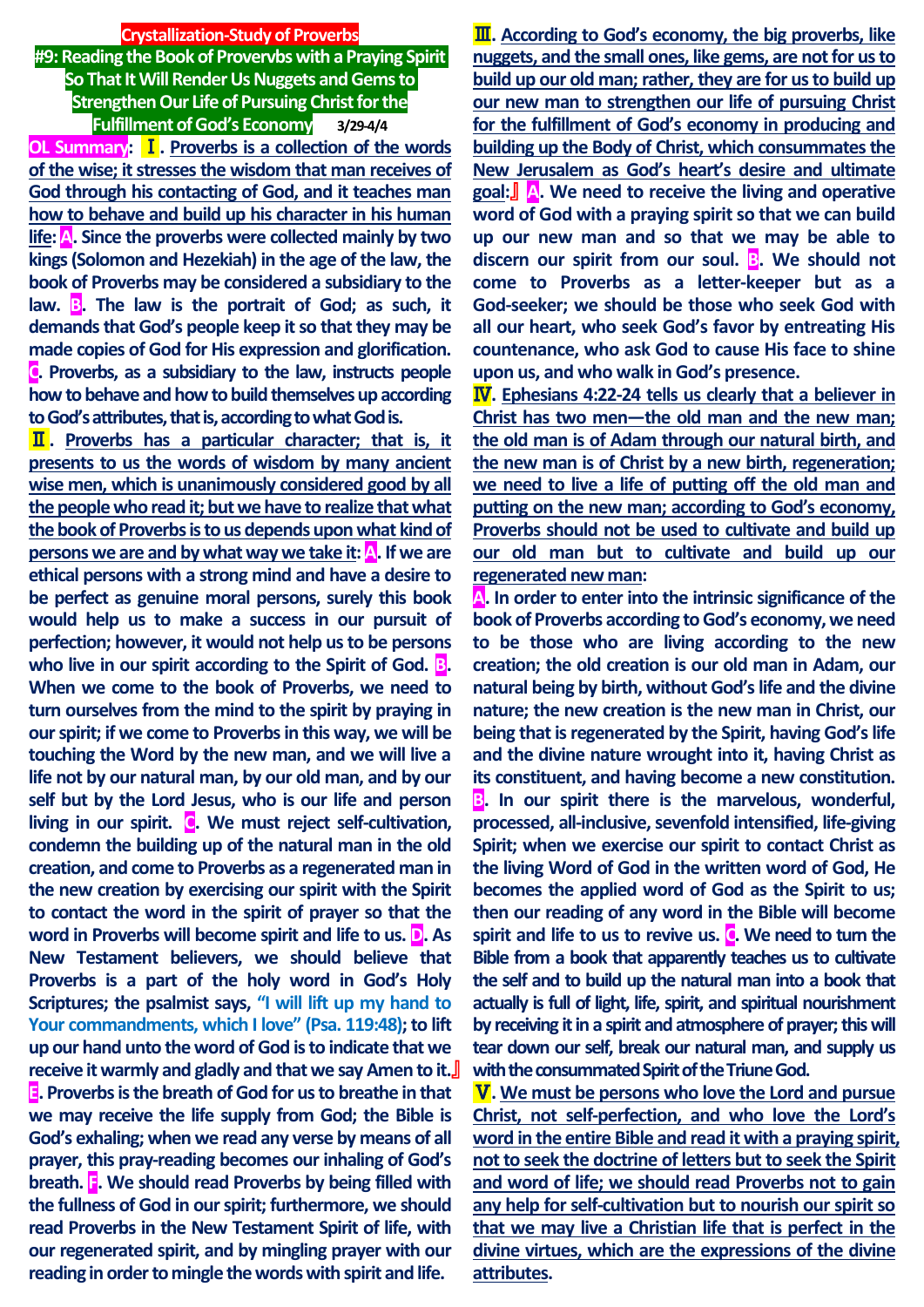# CP1: When we exercise our mingled spirit and come to the word, the word in Proverbs will become spirit and life to us

**OL1**: In the Old Testament Job was satisfied with his integrity, with his pursuit of human perfection, but that was not what God wanted of him; rather, it replaced what God wanted of him, and it became an enemy of God, frustrating Job as a man created by God to fulfill God's purpose.God's purpose was for Job to gain Him for the glorification of God, the expression of God; the highest service that we can render to God is for us to gain God to the uttermost, to be filled with God, in order to express God for His glory. OL2: We must reject self-cultivation, condemn the building up of the natural man in the old creation, and come to Proverbs as a regenerated man in the new creation by exercising our spirit with the Spirit to contact the word in the spirit of prayer so that the word in Proverbs will become spirit and life to us. **Prov. 1:1-4** The proverbs of Solomon...: For knowing wisdom and instruction; for discerning words of understanding; for receiving instruction in wise conduct, righteousness, justice, and equity; for giving prudence to the simple, knowledge and discretion to the young man. Psa. 119:48 And I will lift up my hand to Your commandments, which I love…2 Tim. 3:16-17All Scripture is God-breathed and profitable for teaching, for conviction, for correction, for instruction in righteousness, that the man of God may be complete, fully equipped for every good work. John 6:63 It is the Spirit who gives life;…the words which I have spoken to you are spirit and are life.

Most Christians today have made the New Testament of the Spirit and of life the Old Testament of letters. To Paul the apostle even the Old Testament was like the New Testament, of the Spirit and of life. Too many Christians have made the New Testament proverbs, precepts, exhortations, and instructions of letters. Our life-studies have made all of the Old Testament, as the Word of God, books of the Spirit and of life. By this we have to realize that what the book of Proverbs would be to us depends upon what kind of persons we are and by what way we take it.

As New Testament believers, we should believe that Proverbs is a part of the holy word in God's Holy Scriptures. We should realize that Proverbs is the breath of God for us to breathe in that we may receive the life supply from God. Next, we should read Proverbs by being filled with the fullness of God in our spirit, in the New Testament Spirit of life, with our regenerated spirit, and by pray-reading to mingle it with spirit and life.

I can testify that after just a few minutes of fellowship with the Lord, I am fed, nourished, and stirred up. Then when I come to the Bible, every word becomes a gem. We all need to read the book of Proverbs in this way. Then every word of Proverbs will become spirit and life to us. Every word will be living and become a gem to strengthen our life of pursuing Christ for the fulfillment of God's economy in producing and building up the Body of Christ.

Application to New Ones, Youth and College Students Brother's testimony: When I was saved, I thought that the Lord would help me to become a good moral person. And I thought I had to work harder in order to become a good person. I did not understand that it was not God's economy for me to become a good person.

The church took us college students to Taiwan for blending every year. The brothers and sisters of the churches in Taiwan were strong in spirit, rejoiced in the spirit, and expressed the Lord in a natural way. I thought to myself, "Why is it so different?" When I returned to Japan, I thought, "We could be just like them, if we change something." Because it was strange that the brothers and sisters in Taiwan could do it and we in Japan could not. However, I was not able to find the answer then.

At that time, I had the opportunity to stay with the brother's house in Los Angeles for a month. That time, I participated in a meeting of junior and senior high students. Young junior and senior high students enjoyed the following hymn of the Triune God. I was trying hard to understand the Triune God, but they just praised out loud and enjoyed the hymn.

- 1. The Son with the Father by the Spirit
	- O what mystery! The fullness of all the Godhead dwells in Him bodily.
	- Wonderful One, Son with the Father, Wonderful One, Son by the Spirit, Wonderful Jesus Christ, Wonderful Triune, Wonderful Triune God.
- 7. And in his enthronement as Head over all things, The processed God is He, Dispensing Himself as the life-giving Spirit, producing His Body. The Triune God is not for doctrine.
	- The Trinity is for dispensing. He's now dispensing, And we're enjoying, and we're enjoying Him.

It was at this point that I began to recognize that God's economy was for me to enjoy Christ. When one enjoys the Lord, expressing Him and functioning for Him will all come naturally. However, I was serving without much enjoyment, and I was often in pain and at a standstill.

2 Cor. 13:14 The grace of the Lord Jesus Christ and the love of God and the fellowship of the Holy Spirit be with you all.

FN: This verse is strong proof that the trinity of the Godhead is not for the doctrinal understanding of systematic theology but for the dispensing of God Himself in His trinity into His chosen and redeemed people.

Prayer: Oh Lord Jesus, God's ordained will is for me to possess Him, to manifest His glory, and to express Him. To do that, I need to enjoy the word of God every day. When reading the Bible, I do not read it as if reading the written law, but exercise my spirit and come to the Word with the spirit of prayer. At that time, even the words of the Old Testament shall become spirit and life to me. I exercise my spirit to call on the name of the Lord, and sing the hymns out loud. Make me a person that is always joyful in the Lord. Amen!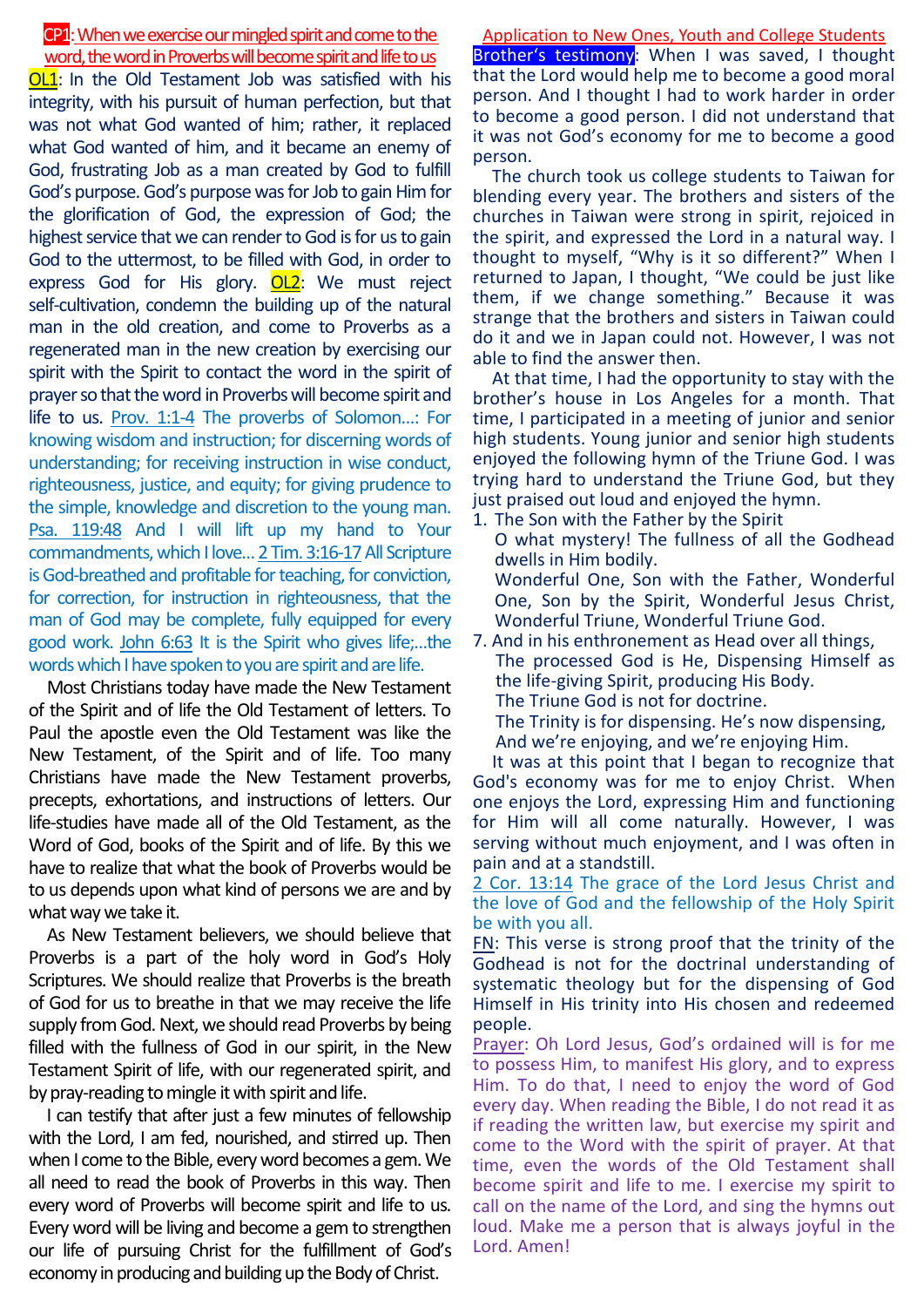## CP2:Receive the word of God by means of prayer and petition and learn to stand on the word of God and pray accordingly like Nehemiah

**OL1:**All the words in Proverbs are God's breathing, which is altogether embodied in Christ; as we read Proverbs, we need to inhale all that God has exhaled, all that He has breathed out; by inhaling the divine breath in Proverbs, the more we receive the breath of the speaking God, the more we will enjoy Christ. OL2: Whereas the children of Israel were charged to keep the commandments, statutes, and ordinances, we today need to keep Christ; by taking Christ, keeping Christ, and holding fast to Him, we will gain Him, enjoy Him, and live Him; we need to love Christ, keep Christ, teach Christ, wear Christ, and write Christ. OL3: Because the Scriptures are the breathing out of God, the exhaling of God, we should inhale the Scriptures by receiving the word of God, including the book of Proverbs, by means of all prayer; as we are teaching the Bible, we should be exhaling God into people. Eph. 4:22-24 …Put off, as regards your former manner of life, the old man, which is being corrupted according to the lusts of the deceit, and that you be renewed in the spirit of your mind and put on the new man, which was created according to God in righteousness and holiness of the reality. 2 Tim. 3:16 All Scripture is God-breathed and profitable for teaching, for conviction, for correction, for instruction in righteousness. Eph. 6:17-18 And receive the helmet of salvation and the sword of the Spirit, which Spirit is the word of God, by means of all prayer and petition, praying at every time in spirit and watching unto this in all perseverance and petition concerning all the saints.

We need to have this realization when we come to the Bible. We may study the Bible either by the old man or by the new man. Many Christians study the Word in a natural way, according to their old man…. If we merely exercise our mind to get knowledge from the Word, we are reading it by the old man. To read the Bible by the new man is very different. Even before coming to the Bible, a person in the new man exercises his spirit to contact the Lord. He may confess, saying, "Lord, I am sorry that I live so much in my old man, not exercising my spirit to contact You, to live by my new man, as one of Your new creation. Lord, forgive this sin." When we approach the Bible in this way, exercising our spirit, we have the deep feeling and sense that we are approaching, touching, and contacting God. By this I do not mean that the Bible is God but that in coming to the Bible we are coming to contact God.

For example, I remember reading John 3:16 and praying, "O God, thank You. You loved the world so much. O God my Father, You loved me so much that You gave Your Son, the Only Begotten, to me." I had the feeling that I had touched God and that He had touched me. Through my prayer John 3:16 became Spirit and life to me.

### Application to the serving ones

2Cor. 3:6Who has also made us sufficient as ministers of a new covenant, ministers not of the letter but of the Spirit; for the letter kills, but the Spirit gives life. If you think of the Bible as a book of law that regulates people, the letter of the Bible will kill you. But if you exercise your spirit and touch the Spirit in the Bible, the Bible becomes Spirit and gives life to you. Eph. 6:17 And receive the helmet of salvation and the sword of the Spirit, which Spirit is the word of God, 18 By means of all prayer and petition, praying at every time in spirit. This verse shows us that the best way to receive the words of the Bible is through prayer and petition. Pray-reading is receiving the Word of God in the spirit while praying. The following is an example of Nehemiah's pray-reading. When Nehemiah prayed to God, he stood on God's word and prayed according to it. And God was bound by His own word. Nehemiah 1:8 Remember now the word that You commanded Moses Your servant, saying, If you are unfaithful, I will scatter you among the peoples; 9 But if you return to Me and keep My commandments and perform them, though your outcasts are under the ends of heaven, from there I will gather them and bring them to the place where I have chosen to cause My name to dwell. 10 Now these are Your servants and Your people, whom You have redeemed by Your great power and by Your strong hand. 11 I beseech You, O Lord, let Your ear be attentive to the prayer of Your servant and to the prayer of Your servants, who take delight in fearing Your name; and cause Your servant to prosper today, and grant him to find compassion before this man.

The following is an example of Daniel's pray-reading. He understood Jeremiah's prophecy that the captivity would last 70 years, and he prayed. Daniel 9:2 I, Daniel, understood by means of the Scriptures the number of the years, which came as the word of Jehovah to Jeremiah the prophet, for the completion of the desolations of Jerusalem, that is, seventy years. 17 And now hear, O our God, the prayer of Your servant and his supplications, and cause Your face to shine upon Your sanctuary that has been desolated, for the Lord's sake. 18 O my God, incline Your ear and hear; open Your eyes and see our desolations and the city that is called by Your name; for we are not presenting our supplications before You based upon any righteous doings that we have done, but based upon Your great compassion. 19 O Lord, hear! O Lord, forgive! O Lord, listen and take action! Do not delay, for Your own sake, O my God; for Your city and Your people are called by Your own name.

Prayer: Oh Lord Jesus, the best way to receive the word of the Bible is through prayer and petition. Let me learn to exercise my spirit, to pray read the Bible in a way that touches the spirit in the Bible, and to pray in a way that touches God's will. When Nehemiah prayed to God, he stood on the word of God and prayed according to it. And God was bound by His own word. Like Nehemiah, I pray read the word of God, touch the will of God, and pray for the fulfillment of His will.Amen!